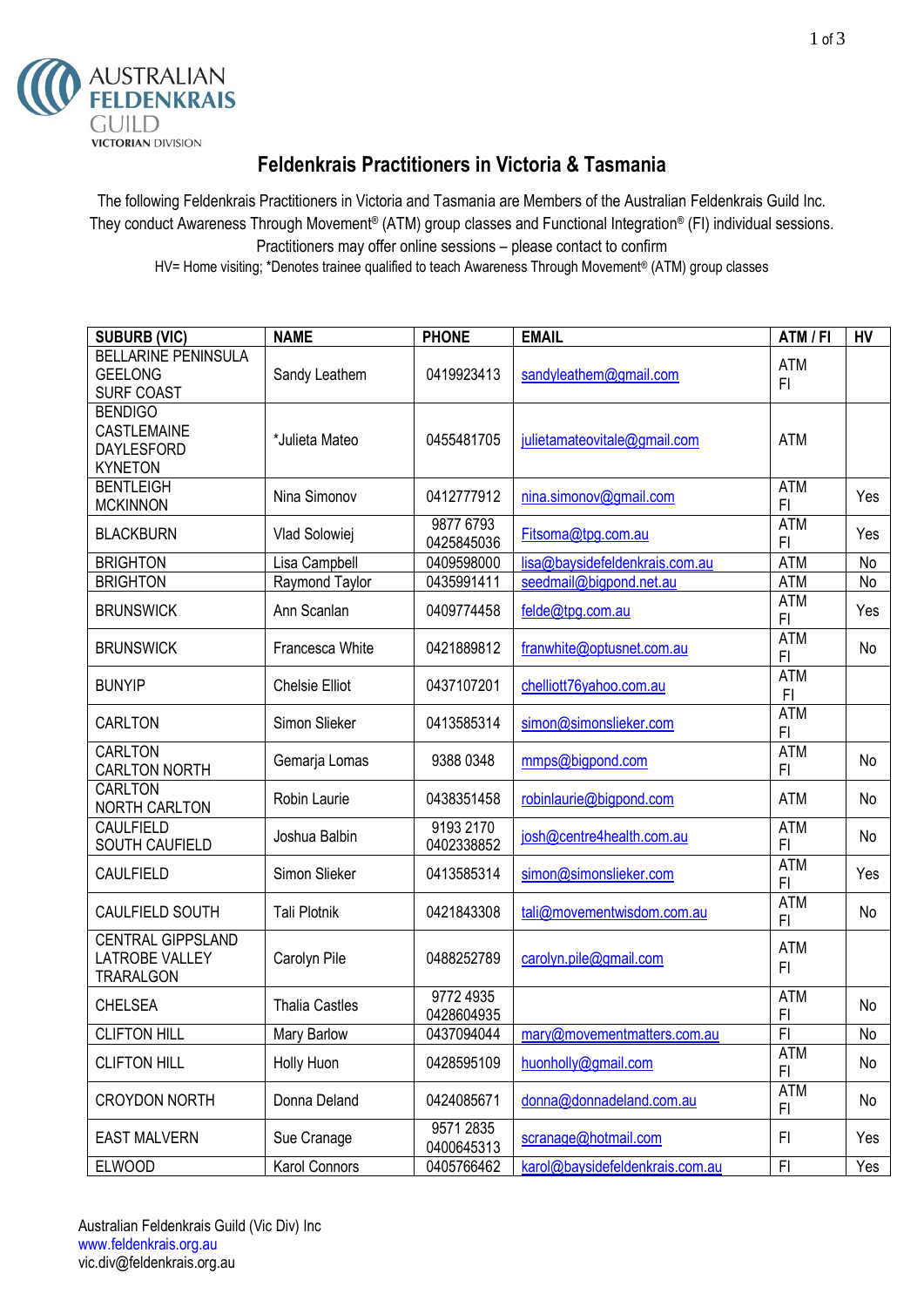

## **Feldenkrais Practitioners in Victoria & Tasmania**

The following Feldenkrais Practitioners in Victoria and Tasmania are Members of the Australian Feldenkrais Guild Inc. They conduct Awareness Through Movement® (ATM) group classes and Functional Integration® (FI) individual sessions. Practitioners may offer online sessions – please contact to confirm HV= Home visiting; \*Denotes trainee qualified to teach Awareness Through Movement® (ATM) group classes

| <b>SUBURB (VIC)</b>                                                                            | <b>NAME</b>            | <b>PHONE</b>            | <b>EMAIL</b>                          | ATM / FI                     | HV  |
|------------------------------------------------------------------------------------------------|------------------------|-------------------------|---------------------------------------|------------------------------|-----|
| <b>ELWOOD</b>                                                                                  | <b>Tamara Diner</b>    | 9531-4769               | dinegold@hotmail.com                  | <b>ATM</b><br>FI             |     |
| <b>EPPING</b><br><b>WOLLERT</b>                                                                | Medhavi Verma          | 0430442001              | feldhavi@gmail.com                    | <b>ATM</b><br>F1             | No  |
| <b>ESSENDON</b><br><b>FOOTSCRAY</b><br><b>MAIDSTONE</b><br><b>WEST FOOTSCRAY</b><br>YARRAVILLE | Angela Ashley-Chiew    | 0488549922              | angela@alifeinflow.com                | <b>ATM</b><br>F1             | No  |
| <b>ESSENDON</b><br>MOONEE PONDS                                                                | Lea Kewish             | 9372-9444<br>0411715687 | leakewish@iinet.net.au                | <b>ATM</b><br>F1             |     |
| <b>EUROA</b><br>LONGWOOD EAST<br><b>SEYMOUR</b>                                                | Olga Yastrubetskaya    | 0428513862              | olgay@unimeb.edu.au                   | <b>ATM</b><br>FI.            | Yes |
| <b>FAIRFIELD</b><br><b>THORNBURY</b>                                                           | Jan Poulos             | 0412480607              | mrsjanetpoulos@gmail.com              | <b>ATM</b>                   | No  |
| <b>FERNTREE GULLY</b>                                                                          | Jenni Evans            | 9737 9945               | jenni@feldebiz.com.au                 | <b>ATM</b><br>FI             | Yes |
| <b>FOOTSCRAY</b><br><b>NEWPORT</b><br><b>WILLIAMSTOWN</b>                                      | Sally Low              | 0405170090              | sallylowmethod@outlook.com            | <b>ATM</b><br>F <sub>l</sub> | Yes |
| <b>FOOTSCRAY</b>                                                                               | Caroline Voogd         | 0414946900              | feldyphysio@gmail.com                 | <b>ATM</b><br>FI             | Yes |
| <b>FLINDERS</b>                                                                                | Raymond Taylor         | 0435991411              | seedmail@bigpond.net.au               | <b>ATM</b><br>FI             | No  |
| <b>FRANKSTON</b>                                                                               | Kevin Jackson          | 0402671662              | kjinoz123@gmail.com                   | <b>ATM</b><br>F <sub>1</sub> | Yes |
| <b>HAMPTON</b>                                                                                 | Lisa Campbell          | 0409598000              | lisa@baysidefeldenkrais.com.au        | F1                           | No  |
| <b>HAWTHORN</b>                                                                                | Jennifer Guild         | 9819 3106               | gld.hnwd@bigpond.com                  | <b>ATM</b><br>FI             | No  |
| <b>HAWTHORN EAST</b>                                                                           | Louise Rothols         | 0415494539              | Irothols@melbpc.org.au                | $\overline{F}$               | No  |
| <b>HURSTBRIDGE</b>                                                                             | Karen Murray           | 0466103105              | Kazlmurray@exemail.com.au             | <b>ATM</b><br>FI             | Yes |
| <b>MANSFIELD</b>                                                                               | Jane Morrissey         | 0407938515              | morrisseyej@gmail.com                 | <b>ATM</b><br>FI             | No  |
| <b>MELBOURNE</b>                                                                               | Ingrid Weisfelt        | 0409690247              | ingrid@melbournefeldenkraisstudio.com | F <sub>1</sub>               | Yes |
| <b>MELBOURNE</b>                                                                               | Ralph Hadden           | 0425742048              | ralph.hadden@gmail.com                | <b>ATM</b><br>F <sub>l</sub> |     |
| <b>MOORABBIN</b>                                                                               | Ruth Frommer           | 0449767057              | healthhorizons1@gmail.com             | <b>ATM</b><br>FI             | Yes |
| <b>MORNINGTON</b>                                                                              | Kate Tremlett          | 0415171092              | katetrem@satlink.com.au               | <b>ATM</b>                   | Yes |
| <b>MT MARTHA</b>                                                                               | Kate Tremlett          | 0415171092              | katetrem@satlink.com.au               | F <sub>1</sub>               | Yes |
| MURRUMBEENA                                                                                    | <b>Brian Farnfield</b> | 0419475700              | brian.farnfield@gmail.com             | F1                           | Yes |
| <b>ONLINE</b>                                                                                  | Megan Hopley           | 0410039193              | meganh@protonmail.com                 | <b>ATM</b>                   |     |